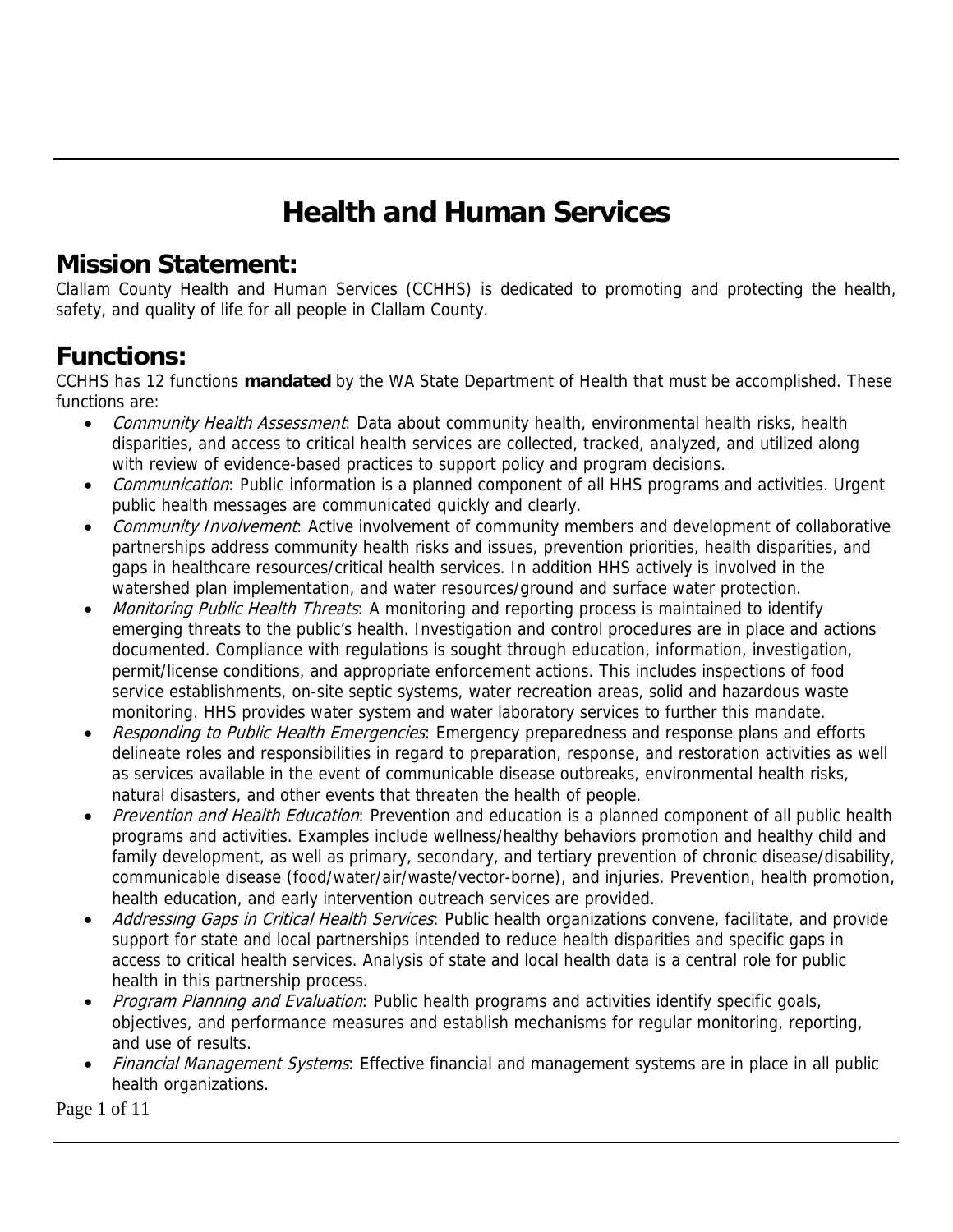- Human Resources Systems: Human resource systems and services support the public health workforce.
- Information Systems: Information systems support the public health mission and staff by providing infrastructure for data collection, analysis, and rapid communication.
- Leadership and Governance: Leadership and governance bodies set organizational policies and direction and assure accountability.

Although not mandated by Washington Department of Health, CCHHS performs other functions for the residents of Clallam County. These functions include:

- Clearinghouse for state funds: Funds to support services to persons with developmental disabilities provided by the state are tracked by HHS. Funds for the provision of substance abuse prevention, substance abuse treatment, and addressing homelessness are under HHS's purview. This allows HHS to be involved in the development of new agencies and services for these designated populations.
- Staff support to committees and task forces: HHS provides administrative support to Board of Health, Public Health Advisory Committee, Developmental Disabilities Advisory Committee, Chemical Dependency/Behavioral Health Task Force, Homelessness Task Force, and others as designated by our mission.
- **Issue requests for programs and monitoring of services:** Many of our Human Service programs require RFP's that are written, advertised, and recommendations made by staff. In addition, after award these programs must be monitored by staff to assure compliance. This is a very time intensive function.
- Achieve Full Integration, Inclusion, Equality and Acceptance of Individuals with Developmental Disabilities. These functions lead to people with developmental disabilities productively participating in community life through employment, education and self-determination.

### **Long Term Goals:**

Long term goals for CCHHS are as follows:

- 1) Continue monitoring and evaluating all department programs through the use of established performance measures to document their effectiveness. This includes evaluating resource utilization in all non-mandatory and mandatory programs.
- 2) Evaluate capacity of all sections and build additional capacity within sections and department. This includes cross training, knowledge of activities within each section, and development of future supervisors.
- 3) Assure essential health and human services are available to the community whether through HHS or community partners.
- 4) Participate in community collaborative efforts to access critical health and human services.
- 5) Evaluate CCHHS's capacity to assess community health and human service needs, available community services to meet those needs, and gaps between needs and services.
- 6) Develop social marketing plan to communicate the role of public health and human services in maintaining personal and community health to a broad community audience to include the increase of public understanding of the mission and role of CCHHS.
- 7) Emphasize efficient use of resources to achieve the goals of the department. Resources include welltrained staff, optimal use of work space and information technology.
- 8) Work to have all shellfish harvest areas in the County designated as "Approved" by Department of Health.

Page 2 of 11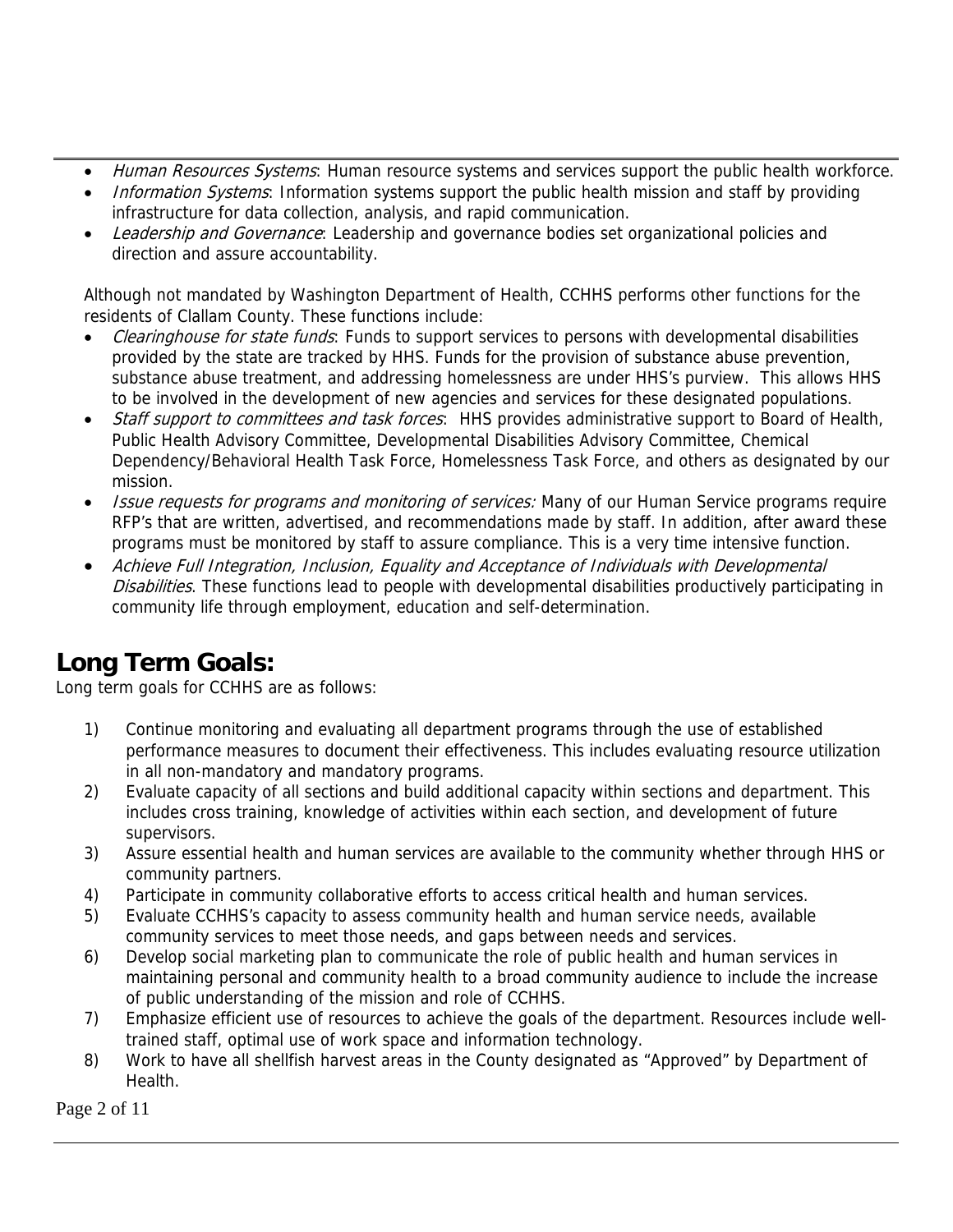- 9) Continue to coordinate land-development actions with the Department of Community Development (DCD).
- 10) Assure every eligible participant with developmental disabilities has access to employment and the supports they need to be successful.

### **Short Term Goals:**

- 1) Develop a system of performance based evaluation for all sections/programs within CCHHS. This includes placing true costs in section incurred.
- 2) Continue to work with community coalitions to improve access to health care and human services (medical, dental, mental health, substance abuse, home/residential care) for the citizens of Clallam County.
- 3) Continue to work closely with Regional 2 Public Health Emergency Preparedness and Response to improve CCHHS's capacity to respond to public health emergencies.
- 4) Prepare for a pandemic during late 2009/2010 and practice emergency response exercises that engage community health care providers, emergency responders, and the Tribes.
- 5) Update CCHHS's assessment data through a contract with Kitsap Health District for services.
- 6) Use county redesigned web page to optimize awareness of key CCHHS messages.
- 7) Evaluate funding streams; identify new funding sources that support priority programs.
- 8) Provide support to the Board of County Commissioners and the Department of Community Development (DCD) in Ecology's Instream Flow Rule making process.
- 9) Continued phased implementation of Clallam County's on-site septic system management plan.
- 10) Support the improvement and maintenance of all current employment vendors in the Developmental Disability Section. Complete Vendor Forum process in regards to implementation of the Working Age Adult policy.
- 11) Continue providing education and training opportunities for self-advocates families, and service providers. Continue implementation of 2007-2011 Developmental Disability Advisory Council Community Plan goals.

### **Accomplishments in 2009:**

- Completed an evaluation done by Washington Department of Health of all local health jurisdictions in the state. CCHH scored favorably against comparison counties.
- Responded to Phase IV Pandemic (H1N1), accepted Strategic National Stockpile medications and distributed countywide and opened Emergency Communications Center.
- Continued participation and coordination with Region 2 in emergency public health matters.
- Continued training our two epidemiology teams that will respond to emergency situations related to health issues. Used teams for a massive food borne illness investigation in county.
- Continued to participate in the CARE Partnership and the United Way Community Initiative.
- Participated in the Chemical Dependency/Mental Health Policy Task group issuing requests for proposals, awarding 8 contracts. Staff of HHS provided support at all points within the process including monitoring of contracts. Coordinated funding activities associated with 13 Chemical

Page 3 of 11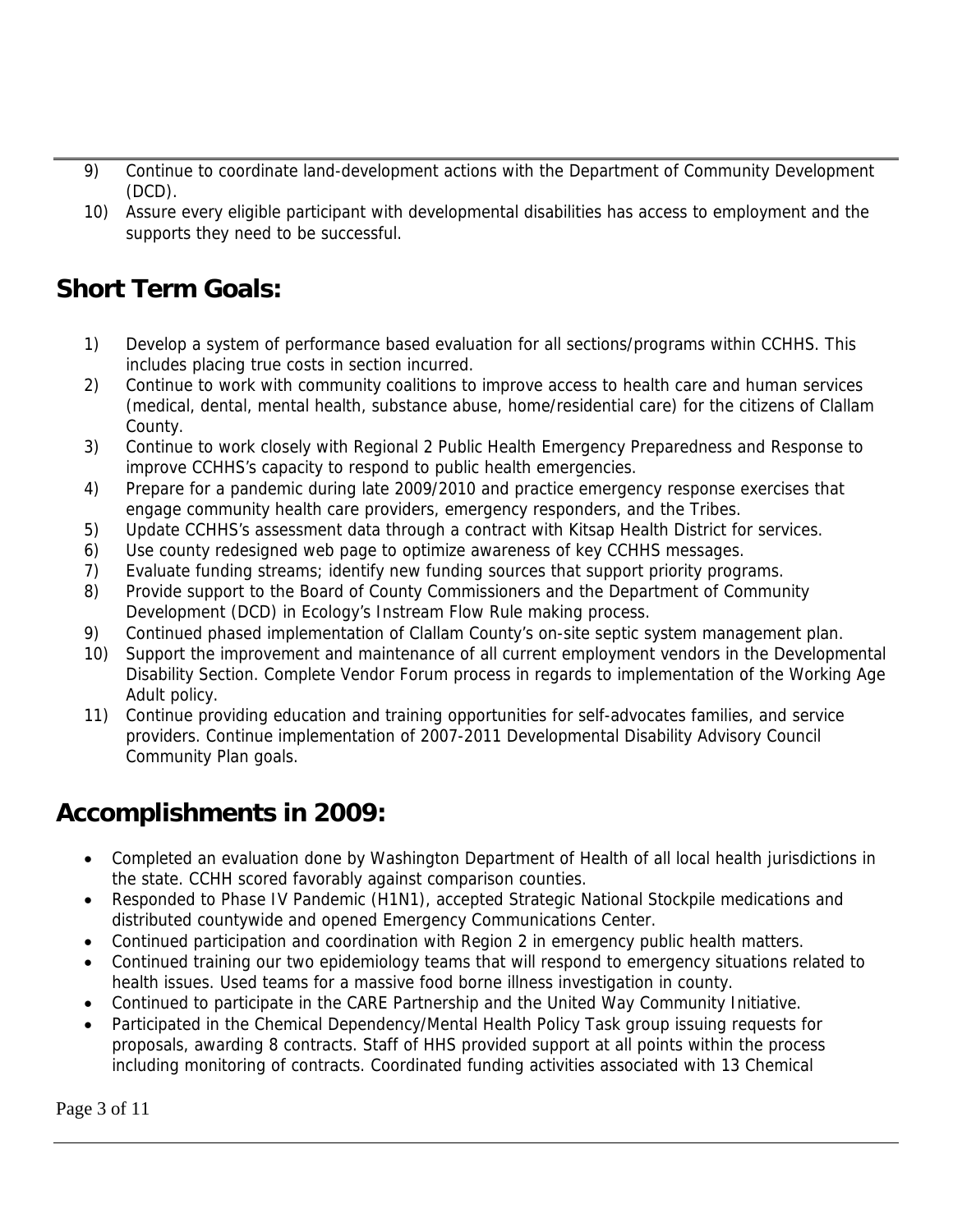Dependency/Mental Health (CD/MH) Program Fund projects that served 420 community members from January through June, 2009.

- Monitored and evaluated activities related to 8 CD/MH Program Fund projects and 8 CD treatment providers funded by the Division of Alcohol and Substance Abuse.
- Coordinated the Local Government Initiative Funds process with the United Way for the awarding of \$100,000 worth of grants to 13 providers. Priorities were prevention of violence and suicide in adults and youth, basic needs, and youth services.
- Increased caseload for the WIC program by 100 (8%) to serve more low income families in Clallam County.
- Instituted Expedited Partner Therapy Program to reduce the rate of sexually transmitted diseases (STD) in Clallam County.
- Continued participating in Medicaid match reimbursement program for Health Section that has potential of increasing revenues by \$60,000.
- Health Section successfully transitioned MCH programs to Forks office.
- Conducted a facilitated team building exercise for the EH section in the Food and the On-site Septic programs.
- Supported Public Health Advisory Committee in the Public Heroes initiative and Awarding of certificates. Arranged to have Secretary of Washington Department of Health present the awards.
- Continued working with Department of Health on providing Hepatitis vaccinations and Hepatitis C testing to high risk individuals in the county. Contract renewed for second year.
- Environmental Health Section continued to provide information and engage the community on public health issues by participating in numerous advisory boards and work groups including Board of Health, Public Health Advisory Committee, Clean Water Work Group, On-site Septic System Management Work Group, WRIA 18 Instream Flow Rule Executive Committee and Working Group, Puget Sound Partnership Action Area Work Group, Build Green Committee, Aquifer Storage and Recovery Technical Advisory Group, and Dungeness River Management Team.
- Participated in training volunteer environmental monitoring groups such as Streamkeepers and the BEACH program.
- Continued working in partnership with Ecology, Jamestown S'Klallam Tribe, Streamkeepers, Surfriders, the Clallam Marine Resource Committee, and volunteers to monitor the water quality of Clallam County's marine and fresh surface waters and ground water.
- Continued to implement the recommendations of the Water Resource Inventory Area 18 watershed plan, adopted 2005. EH is finalizing a feasibility study of aquifer recharge as a water management tool in the Dungeness Valley including coordination with generators of reclaimed water.
- EH section conducted 12 Septics 101 classes with 300 participants; 60 Food Service Training sessions with 2000 participants; and training workshops for on-site industry professionals with 55 attending.
- All sections of the department continued integrating knowledge and practice by participating in emergency response trainings.
- Continued phased implementation of the on-site management plan by offering 4 homeowner septic system inspection training sessions and developing a draft on-site O & M funding feasibility plan.
- Successfully completed tasks related to Jamestown S'Klallam Tribe's Targeted Watershed Initiative grant project.
- Human Services Section supported and participated in: Prevention Works! A community Coalition of Clallam County that is focused on the prevention of substance abuse, child abuse, and neglect, and violence; the Port Angeles Healthy Youth Coalition that initiated a social norms project, distributed a

Page 4 of 11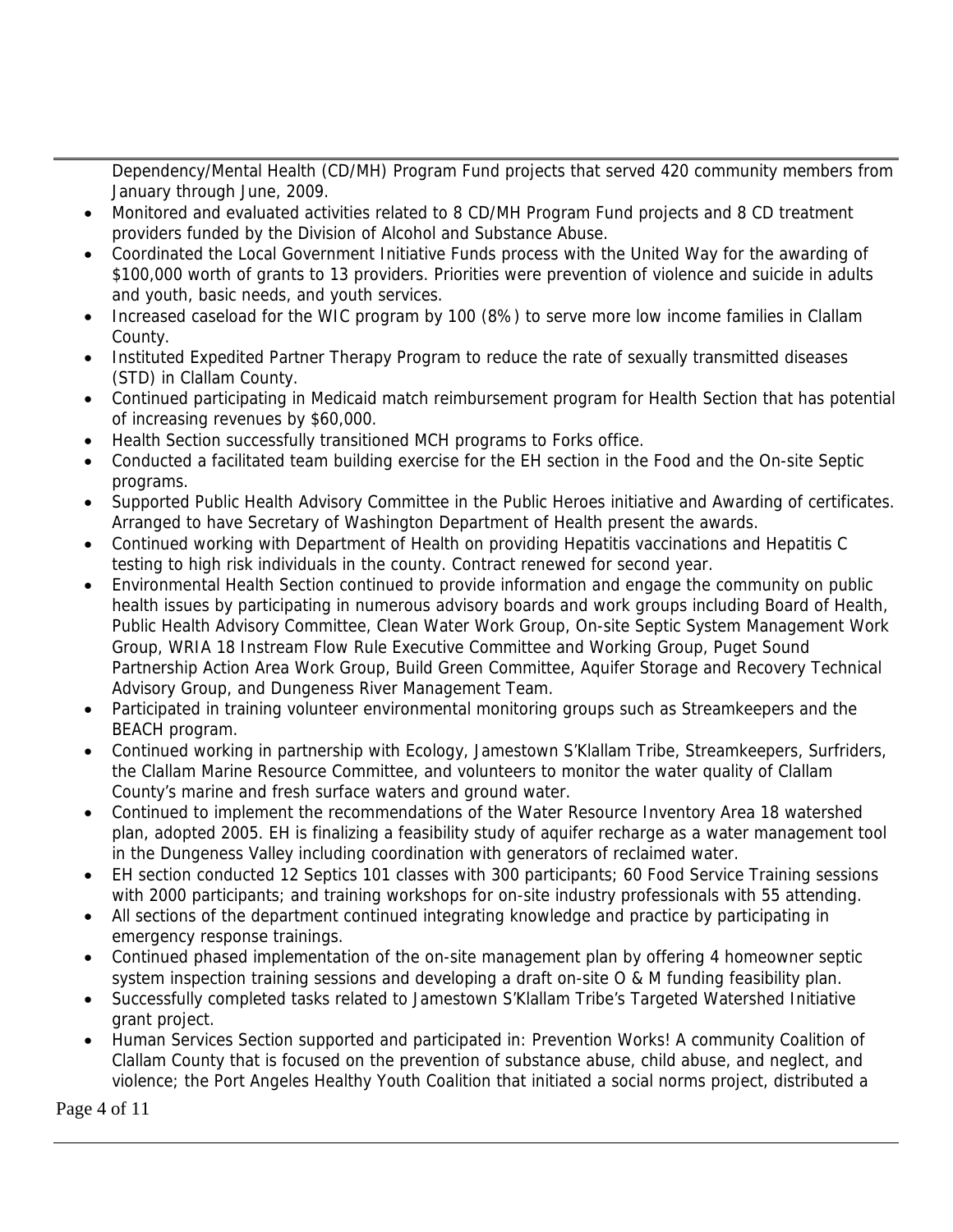parent newsletter and held parenting education classes in Port Angeles; the Clallam County Community Network focused on prevention of child abuse and neglect and substance abuse; and the Meth Action Team.

- Received for the tenth year a Federal Drug Free Communities Grant for \$100,000 to support Prevention Works!
- HS Section sponsored or co-sponsored trainings related to substance abuse prevention and chemical dependency treatment for 460 participants. Ten different topics were included.
- HS Section assisted with three grants to end homelessness in Clallam County bringing in over \$1.4 million. Administered three local homeless funds and staffed the Homelessness Task Force.
- Expanded Chemical Dependency Treatment services with treatment expansion funding by meeting our county goal.
- Coordinated monthly meetings of 14 chemical dependency treatment agencies in the community including arranging speakers. Over 1100 clients were served in CD treatment countywide.
- Joined the Olympic Pain Management Collaborative and participated in a community panel on relevant issues.
- The Tobacco Prevention & Control Program conducted community and policymaker outreach and educational activities by: serving on Prevention Works! Board of Directors; supported second hand smoke education at First Step Family Services and Parenting Matters; distributed ongoing public service announcements including an 8-page tobacco resource pullout section in the Peninsula Daily News; created and distributed a tobacco cessation resource guide; made community presentations; conducted six training presentations with healthcare and treatment provider professions; participating in six community health fairs; and advised the Housing Authority in their decision to become 100% smokefree in all their apartment complexes in 2010.
- Worked with Olympic Medical Center as they became smoke-free.
- Supported compliance with tobacco regulations by conducting over 50 individual retailer education visits with tobacco retailers; conducted 53 compliance checks with a 90% success rate.
- Developmental Disability Section sponsored Transition Fair 2009 with accompanying resource Booklet.
- Developmental Disability Section sponsored 10 education and training opportunities for service providers and three opportunities for families and self-advocates.
- Staffed five sub-committees of the Clallam County Developmental Disabilities Advisory Committee Housing Liaison, Transportation Liaison, Public Speaking, Bylaws and Protocols, and Nominations Committee. Provided administrative support to the Clallam County Developmental Disabilities Advisory Committee.
- Developmental Disability Section developed Community Capacity Building 2009 RFP for County Dedicated Tax Funds; supported review committee and negotiated provider contracts for services; completed new contracts for FY2010 with five agencies.
- Maintained and constantly updated tracking system for 93 individuals whose services are funded through Federal Medicaid Waivers.
- Continued involvement with Task Force on Emergency Preparations for People with Developmental Disabilities in collaboration with Emergency Management, law enforcement, and other social service agencies.
- DD Section negotiated continuation of contract with Sequim School District for Transition Services.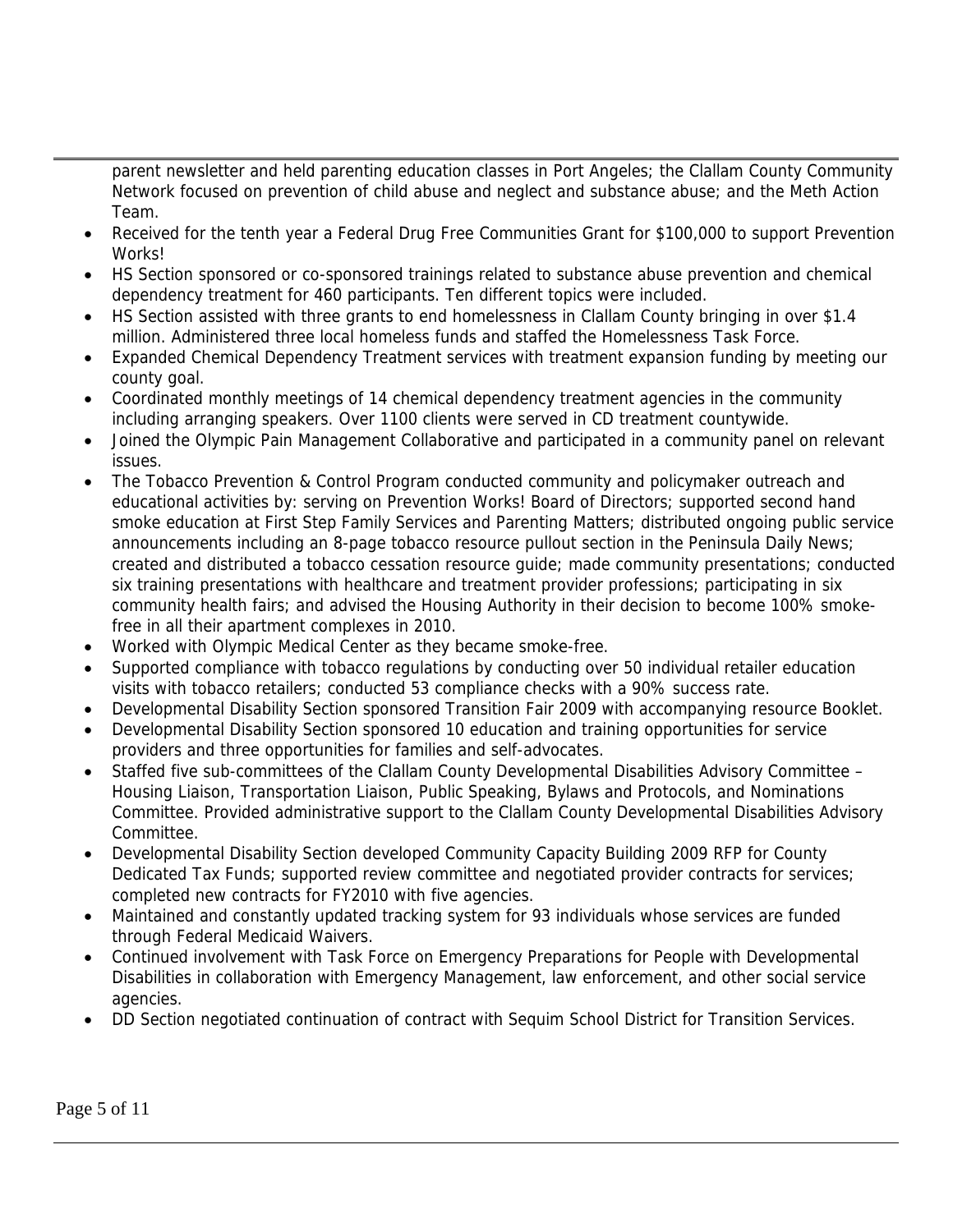# **Workload Indicators:**

|                                                                                                    | 2007 Actual    | 2008 Actual | 6/30/09 Actual | 2010 Goals  |
|----------------------------------------------------------------------------------------------------|----------------|-------------|----------------|-------------|
| Maternity Support Services (MSS)- Number of<br>unique clients who received services                | 55             | 21          | n/a            | n/a         |
| MSS- Number of client visits                                                                       | 160            | 60          | n/a            | n/a         |
| Infant Case Management (ICM) - Number of                                                           | 30             | 22          | n/a            | n/a         |
| unique clients who received services                                                               |                |             |                |             |
| ICM- Number of client visits                                                                       | 54             | 58          | n/a            | n/a         |
| Number of visits/contacts to newborn, high-                                                        | 58             | 11          | 29             | 60          |
| <b>Risk infants</b>                                                                                |                |             |                |             |
| Number of visits/contacts with children 1-22                                                       | 51             | 10          | 38             | 60          |
| WIC- Number of individual clients enrolled                                                         | 2,408          | 2,454       | 2,018          | 2,500       |
| WIC- Number of client visits                                                                       | 14,762         | 15,790      | 9,120          | 17,500      |
| Infant/Toddler Day Care- Number of nurse on-site<br>visits to licensed childcare facilities        | 59             | 20          | 32             | 50          |
|                                                                                                    | 79             | 25          | 27             | 75          |
| Infant/Toddler Day Care- Number of nurse phone<br>consultations with licensed childcare facilities |                |             |                |             |
| Infant/Toddler Day Care - Trainings given by Public                                                | 5/66           | 5/67        | 7/71           | $5/70$      |
| Health Nurse for providers                                                                         |                |             |                |             |
| #trainings/#participants                                                                           |                |             |                |             |
| Children with Special Health Care Needs (CSHCN)                                                    | 93             | 60          | 32             | 50          |
| Program- Number of children enrolled                                                               |                |             |                |             |
| CSHCN - Number of contacts/visits                                                                  | 293            | 189         | 57             | 120         |
| HIV- Number of HIV tests and counseling given                                                      | 58             | 97          | 34             | 75          |
| HIV- Syringe Exchange- Number of Syringes                                                          | 38,723         | 60,854      | 41,744         | 60,000      |
| Exchanged                                                                                          |                |             |                |             |
| Communicable Disease- Number of Confirmed                                                          | 35             | 52          | 27             | 40          |
| Reportables                                                                                        |                |             |                |             |
| Hepatitis C- Number of Hepatitis C Reports &                                                       | 141            | 115         | 49             | 100         |
| Investigations                                                                                     |                |             |                |             |
| Immunizations- Total number given                                                                  | 4,351          | 5,242       | 1,686          | 4,000       |
| STD- Number of Sexually Transmitted Disease                                                        | 152            | 184         | 86             | 150         |
| cases reported<br>Tuberculosis (TB)- Number of active cases                                        |                |             |                |             |
|                                                                                                    | $\overline{2}$ | 0           | 1              | $\mathbf 0$ |
| Certified Birth Certificates- number of certificates                                               | 2,011          | 2,074       | 1,055          | 2,000       |
| produced                                                                                           |                |             |                |             |
| Certified Death Certificates- number of certificates                                               | 4,853          | 4,247       | 2,479          | 4,800       |
| produced                                                                                           |                |             |                |             |
| Developmental Disabilities (DDD)- Number of                                                        | 95             | 103         | 86             | 100         |
| adults served through State funding                                                                |                |             |                |             |
|                                                                                                    |                |             |                |             |

Page 6 of 11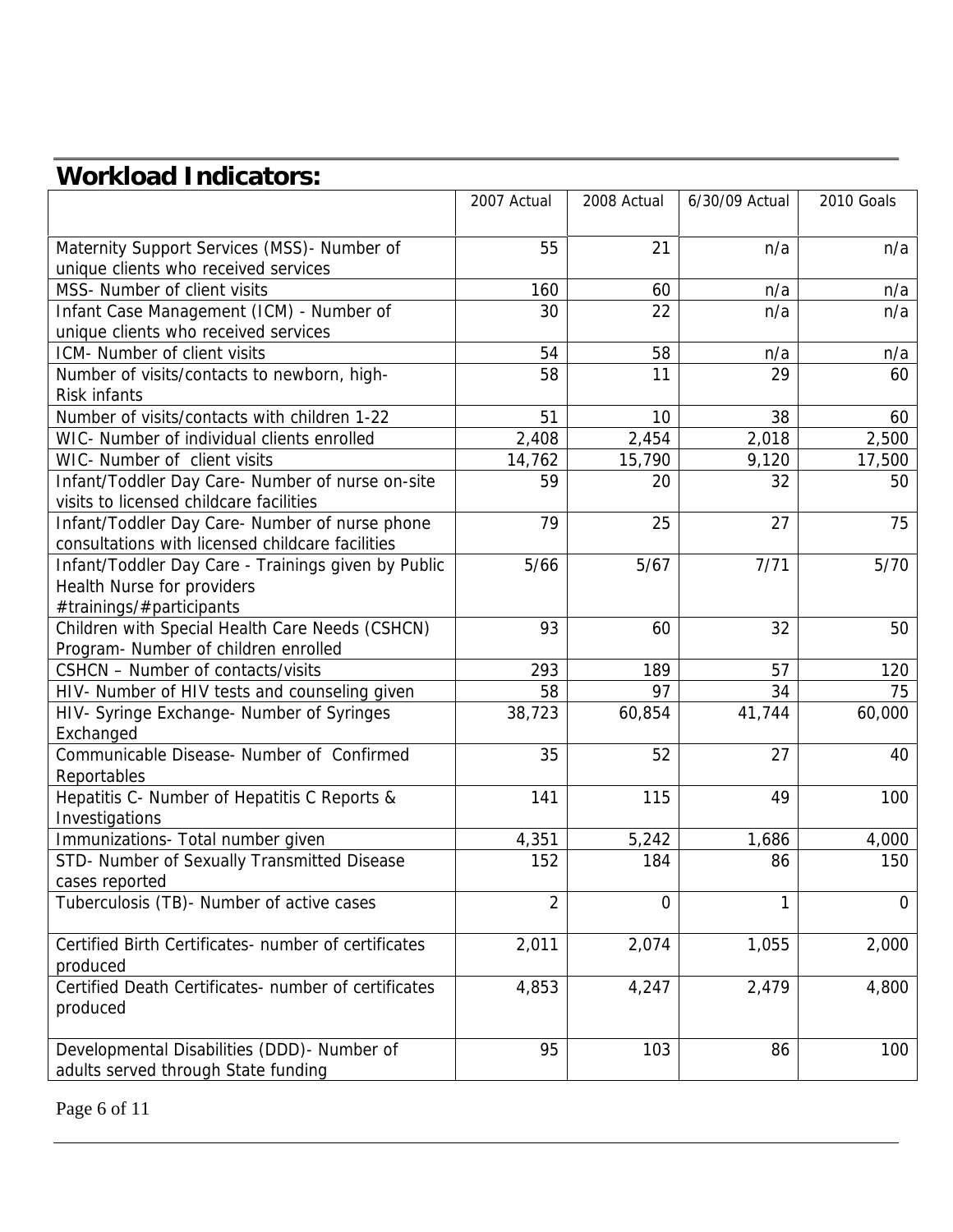| Drug/Alcohol Treatment (DASA) - Number of clients<br>receiving substance abuse treatment services with<br>state contract funding | 1,270          | 1,182       | 861            | 1,200  |
|----------------------------------------------------------------------------------------------------------------------------------|----------------|-------------|----------------|--------|
| Number of clients receiving services through<br>Chemical Dependency/Mental Health Funds                                          | n/a            | 526         | 419            | 700    |
| Tobacco- Number of tobacco related presentations                                                                                 | 4              | 8           | 5              | 10     |
| Tobacco- Total number of participants attending                                                                                  | 60             | 160         | 100            | 200    |
| tobacco presentations                                                                                                            |                |             |                |        |
| <b>On-site Permits</b>                                                                                                           | 378            | 318         | 106            | 300    |
| <b>Site Registrations</b>                                                                                                        | 486            | 340         | 119            | 300    |
| On-site Complaints Investigated                                                                                                  | 69             | 62          | 30             | 60     |
| Septic of Concern Site Visits - Door to Door                                                                                     | 87             | 18          | 30             | 100    |
| Repairs of Septics of Concern                                                                                                    | 9              | 9           | 5              | 10     |
| "Septics 101" Classes/Attendance                                                                                                 | 12/336         | 12/246      | 6/53           | 12/120 |
| Other Professional Trainings Offered                                                                                             | 5              | 2           | 6              | 10     |
| On-Site Septic System Plan Meetings                                                                                              | 10             | 4           | $\overline{2}$ | 5      |
| Water Availability Requests Processed                                                                                            | 348            | 280         | 95             | 200    |
| Water Samples Processed (bact)                                                                                                   | 2007           | 1603        | 948            | 1800   |
| Water Samples Processed (nitrate)                                                                                                | 254            | 164         | 75             | 150    |
| Water Samples Processed (fecal)                                                                                                  | 823            | 853         | 236            | 480    |
| <b>Water Sanitary Surveys</b>                                                                                                    | 5(B)/12(A)     | 10(B)/12(A) | 2(B)/8(A)      | 12(A)  |
| Well Site Inspection                                                                                                             | 16             | 16          | 6              | 12     |
| Well 101 Classes/Participants                                                                                                    | 9/154          | 8/147       | 4/50           | 0      |
| Water System Approvals                                                                                                           | 11             | 15          | 5              | 10     |
| <b>Water Complaints</b>                                                                                                          | $\overline{7}$ | 6           | 3              | 6      |
| Food Service Permits Issued (Permanent)                                                                                          | 429            | 420         | 363            | 370    |
| Food Service Permits (Temporary)                                                                                                 | 180            | 184         | 140            | 180    |
| <b>Food Service Inspections</b>                                                                                                  | 644            | 418         | 373            | 500    |
| Food Handler Cards Issued                                                                                                        | 2618           | 2047        | 1710           | 2500   |
| <b>Food Service Plan Reviews</b>                                                                                                 | 35             | 42          | 27             | 54     |
| Food Service Complaints Investigated                                                                                             | 57             | 49          | 17             | 35     |
| Water Recreation Pool Inspections                                                                                                | 50             | 69          | 24             | 62     |
| Solid Waste Permits Issued/Renewed                                                                                               | 13             | 12          | 13             | 13     |
| Solid Waste Inspections                                                                                                          | 31             | 37          | 21             | 30     |
| Solid Waste Complaints Investigated                                                                                              | 26             | 43          | 24             | 40     |
| Initial Investigations and Site Hazard Assessments                                                                               | 15             | 13          | 5              | 10     |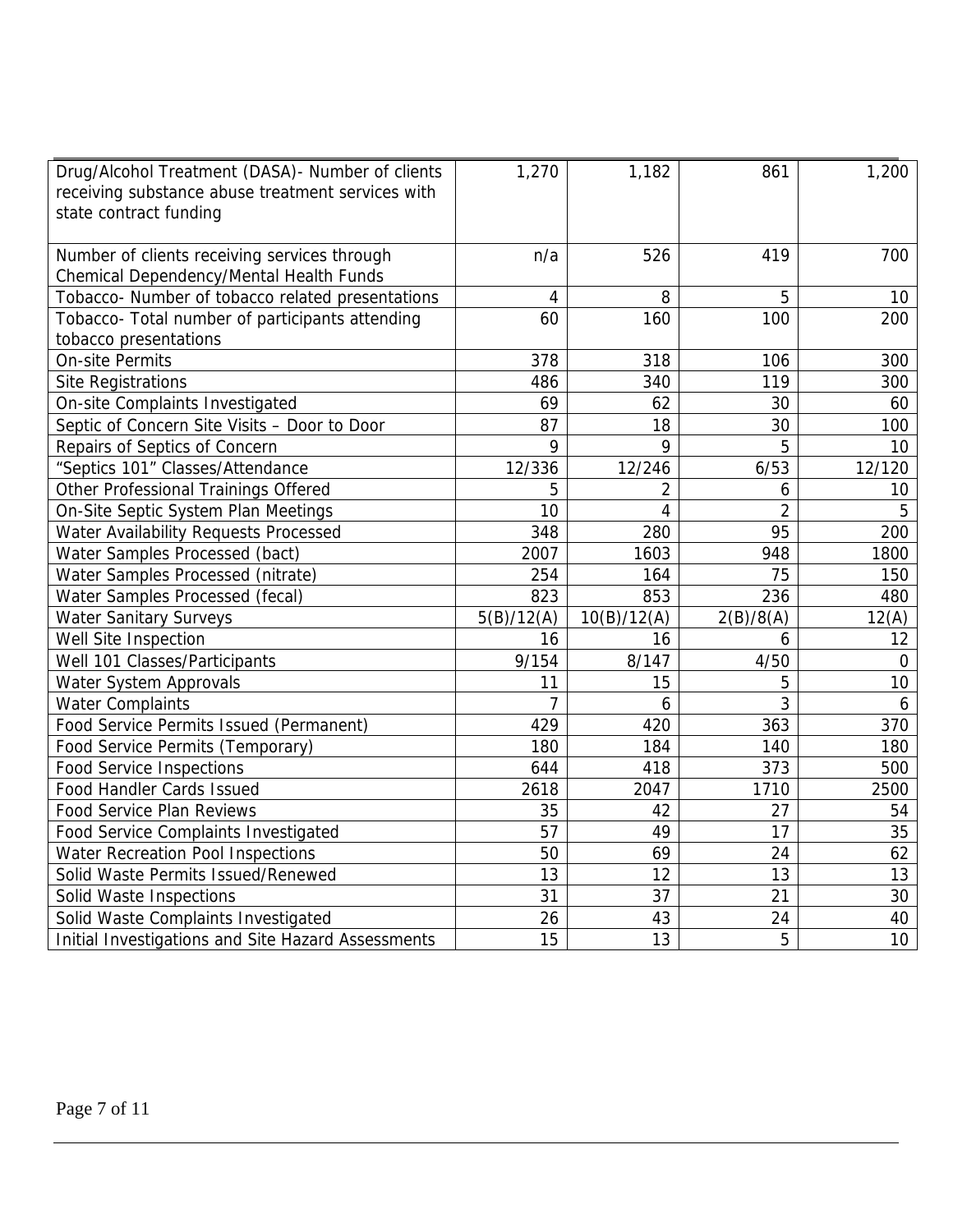## **Staffing Level:**

| 2007 Actual | 2008 Actual | 6/30/09 Actual | 2010 Budget |
|-------------|-------------|----------------|-------------|
| 24.93       | 23.18       | 26.32          | 24.15       |
| 12.73       | 12.73       | 13.23          | 12.61       |
| 37.66       | 35.91       | 39.55          | 36.76       |
|             |             |                |             |

<sup>1</sup>FTE includes 17.28 HHS Operations; 2.31 DDD; 4.56 Alcohol/Drug

### **Health & Human Services (11301) Operating Budget**

#### **Revenues:**

|                                       | 2007 Actual    | 2008 Actual | 6/30/09<br>Actual | 2010 Budget |
|---------------------------------------|----------------|-------------|-------------------|-------------|
| Beginning Fund Balance                | 1,070,571      | 735,612     | 693,189           | 441,919     |
| Taxes                                 | 1,238          | 1,310       | 2,944             | $\Omega$    |
| Licenses and Permits                  | $\overline{0}$ | 0           | 0                 | 0           |
| <b>Intergovernmental Revenues</b>     | 837,856        | 970,103     | 637,709           | 879,814     |
| <b>Charges for Goods and Services</b> | 304,502        | 283,780     | 96,969            | 215,521     |
| <b>Fines and Forfeits</b>             | $\overline{0}$ | $\Omega$    | 0                 | $\Omega$    |
| Miscellaneous Revenues                | 7,464          | 6,354       | 2,827             | 2,001       |
| <b>Other Financing Sources</b>        | $\overline{0}$ | 0           | 0                 | $\Omega$    |
| <b>General Tax Support</b>            | 474,757        | 491,000     | 551,000           | 511,000     |
| <b>TOTAL</b>                          | \$2,696,388    | \$2,488,159 | \$1,984,638       | \$2,050,255 |

### **Expenditures:**

|                            | 2007 Actual | 2008 Actual | 6/30/09 | 2010 Budget |
|----------------------------|-------------|-------------|---------|-------------|
|                            |             |             | Actual  |             |
| Salaries and Wages         | 939,068     | 924,169     | 462,091 | 971,655     |
| <b>Personnel Benefits</b>  | 298,366     | 312,987     | 152,459 | 303,165     |
| <b>Supplies</b>            | 130,588     | 116,445     | 47,574  | 118,940     |
| Other Services and Charges | 154,289     | 156,318     | 92,004  | 148,331     |
| Intergovernmental Services | 0           |             |         | 0           |

Page 8 of 11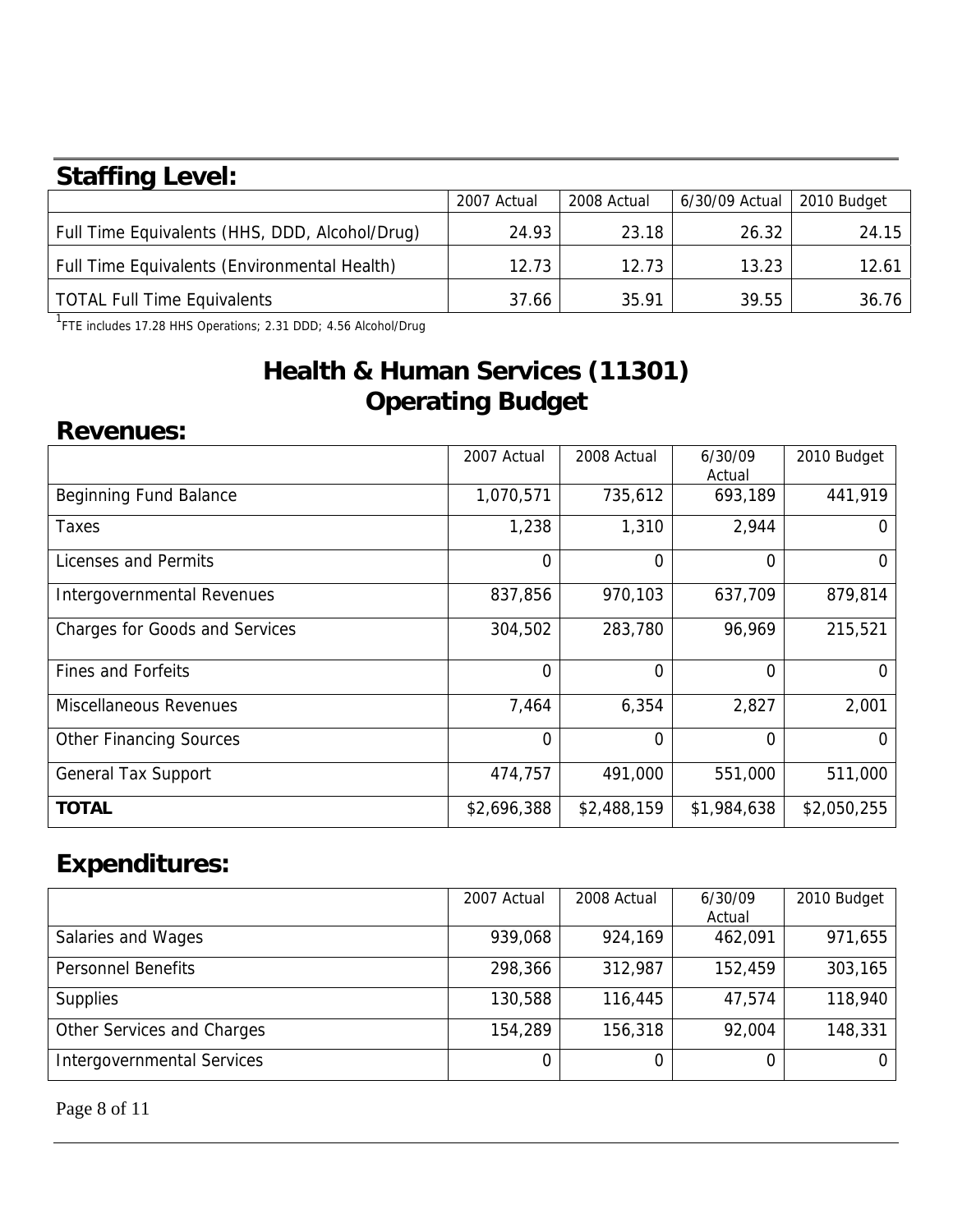| Interfund Payments for Services | 381,061     | 284,901     | 147,110     | 292,480     |
|---------------------------------|-------------|-------------|-------------|-------------|
| Capital Outlay                  |             |             |             |             |
| <b>Ending Fund Balance</b>      | 793,016     | 693,339     | 1,083,400   | 215,684     |
| <b>TOTAL</b>                    | \$2,696,388 | \$2,488,159 | \$1,984,638 | \$2,050,255 |

### **Alcohol and Drug Abuse (11321) Operating Budget**

#### **Revenues:**

|                                       | 2007 Actual    | 2008 Actual | 6/30/09<br>Actual | 2010 Budget |
|---------------------------------------|----------------|-------------|-------------------|-------------|
| <b>Beginning Fund Balance</b>         | 175,267        | 265,077     | 104,965           | 303,070     |
| Taxes                                 | $\overline{0}$ | 0           | $\Omega$          | 0           |
| Licenses and Permits                  | $\overline{0}$ | 0           | 0                 | 0           |
| Intergovernmental Revenues            | 1,364,720      | 1,019,801   | 695,644           | 1,057,609   |
| <b>Charges for Goods and Services</b> | 28,545         | 25,825      | 33,342            | 111,011     |
| <b>Fines and Forfeits</b>             | $\overline{0}$ | 0           | $\Omega$          | 0           |
| <b>Miscellaneous Revenues</b>         | 8,848          | 7,455       | 6,350             | 9,000       |
| <b>Other Financing Sources</b>        | $\overline{0}$ | 0           | $\overline{0}$    | 5,000       |
| <b>General Tax Support</b>            | 12,000         | 12,000      | 12,000            | 12,000      |
| <b>TOTAL</b>                          | \$1,589,380    | \$1,330,158 | \$852,301         | \$1,497,690 |

# **Expenditures:**

|                                   | 2007 Actual | 2008 Actual | 6/30/09 | 2010 Budget |
|-----------------------------------|-------------|-------------|---------|-------------|
|                                   |             |             | Actual  |             |
| Salaries and Wages                | 152,716     | 173,015     | 124,386 | 250,812     |
| <b>Personnel Benefits</b>         | 53,531      | 60,189      | 43,951  | 79,862      |
| <b>Supplies</b>                   | 3,192       | 18,784      | 2,286   | 7,148       |
| Other Services and Charges        | 930,106     | 860,855     | 313,520 | 808,687     |
| <b>Intergovernmental Services</b> |             | 0           |         | 0.          |

Page 9 of 11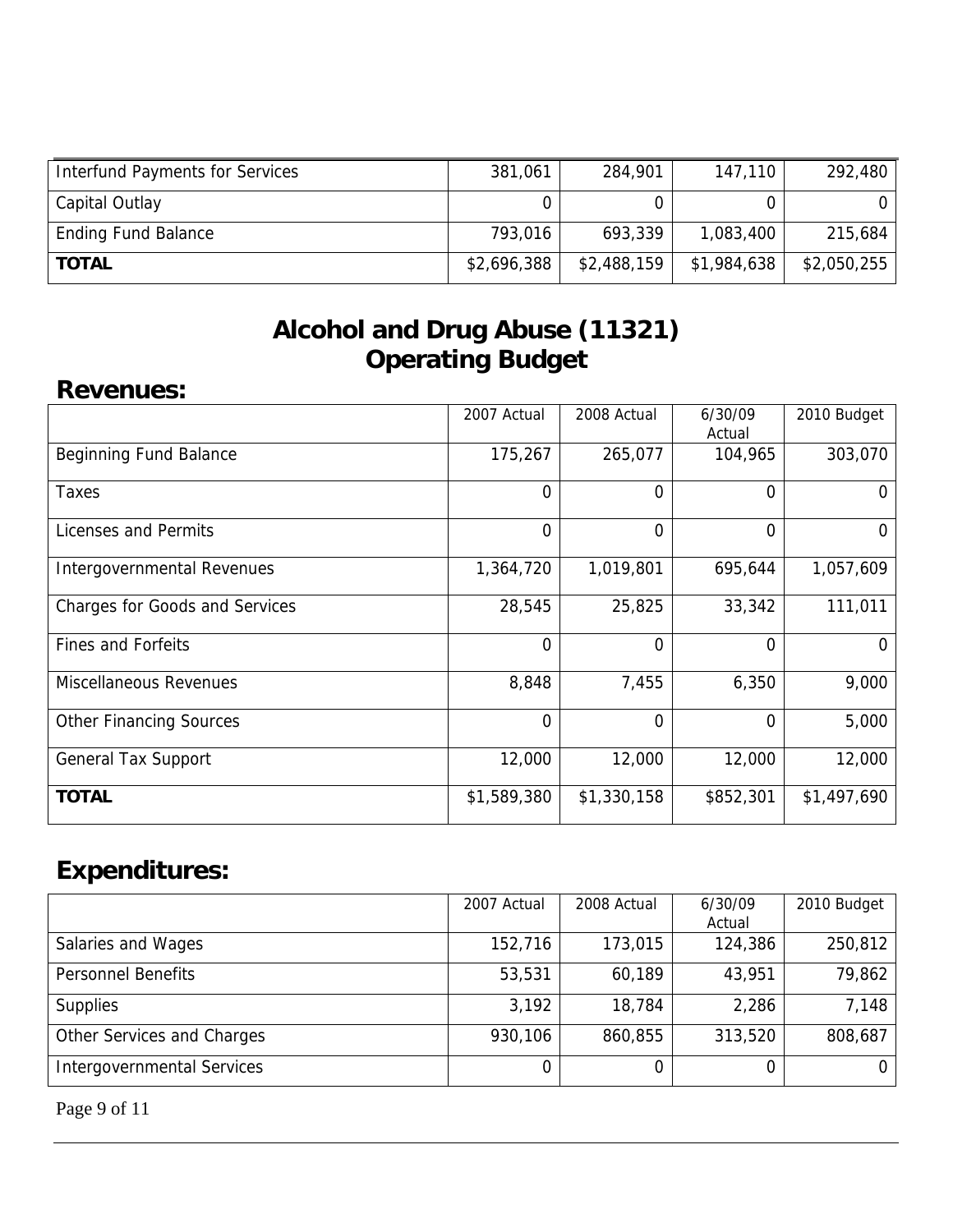| <b>Interfund Payments for Services</b> | 197,105     | 112,352     | 65,372    | 139,125     |
|----------------------------------------|-------------|-------------|-----------|-------------|
| Capital Outlay                         |             |             |           |             |
| <b>Ending Fund Balance</b>             | 232,730     | 104,963     | 302,786   | 212,056     |
| <b>TOTAL</b>                           | \$1,589,380 | \$1,330,158 | \$852,301 | \$1,497,690 |

### **Developmental Disabilities (11331) Operating Budget**

#### **Revenues:**

|                                       | 2007 Actual    | 2008 Actual | 6/30/09<br>Actual | 2010 Budget  |
|---------------------------------------|----------------|-------------|-------------------|--------------|
| Beginning Fund Balance                | 282,212        | 391,838     | 481,422           | 473,042      |
| Taxes                                 | 186,552        | 203,021     | 116,182           | 234,303      |
| <b>Licenses and Permits</b>           | $\Omega$       | 0           | 0                 | O            |
| Intergovernmental Revenues            | 978,297        | 778,273     | 386,284           | 787,930      |
| <b>Charges for Goods and Services</b> | 0              | 0           | 0                 | $\mathbf{0}$ |
| <b>Fines and Forfeits</b>             | $\Omega$       | $\Omega$    | 0                 | $\Omega$     |
| Miscellaneous Revenues                | 4,847          | 5,214       | 812               | 1,750        |
| <b>Other Financing Sources</b>        | 15,177         | 35,018      | 4,699             | 5,000        |
| <b>General Tax Support</b>            | $\overline{0}$ | 0           | 0                 | 0            |
| <b>TOTAL</b>                          | \$1,467,085    | \$1,413,364 | \$989,399         | \$1,502,025  |

# **Expenditures:**

|                                        | 2007 Actual | 2008 Actual | 6/30/09<br>Actual | 2010 Budget |
|----------------------------------------|-------------|-------------|-------------------|-------------|
| Salaries and Wages                     | 60,725      | 78,644      | 50,143            | 117,880     |
| <b>Personnel Benefits</b>              | 18,123      | 26,704      | 17,070            | 34,819      |
| <b>Supplies</b>                        | 2,891       | 385         | 581               | 402         |
| Other Services and Charges             | 887,262     | 783,765     | 365,512           | 849,558     |
| <b>Intergovernmental Services</b>      | 0           | 0           | 0                 |             |
| <b>Interfund Payments for Services</b> | 58,401      | 42,424      | 21,158            | 54,595      |

Page 10 of 11